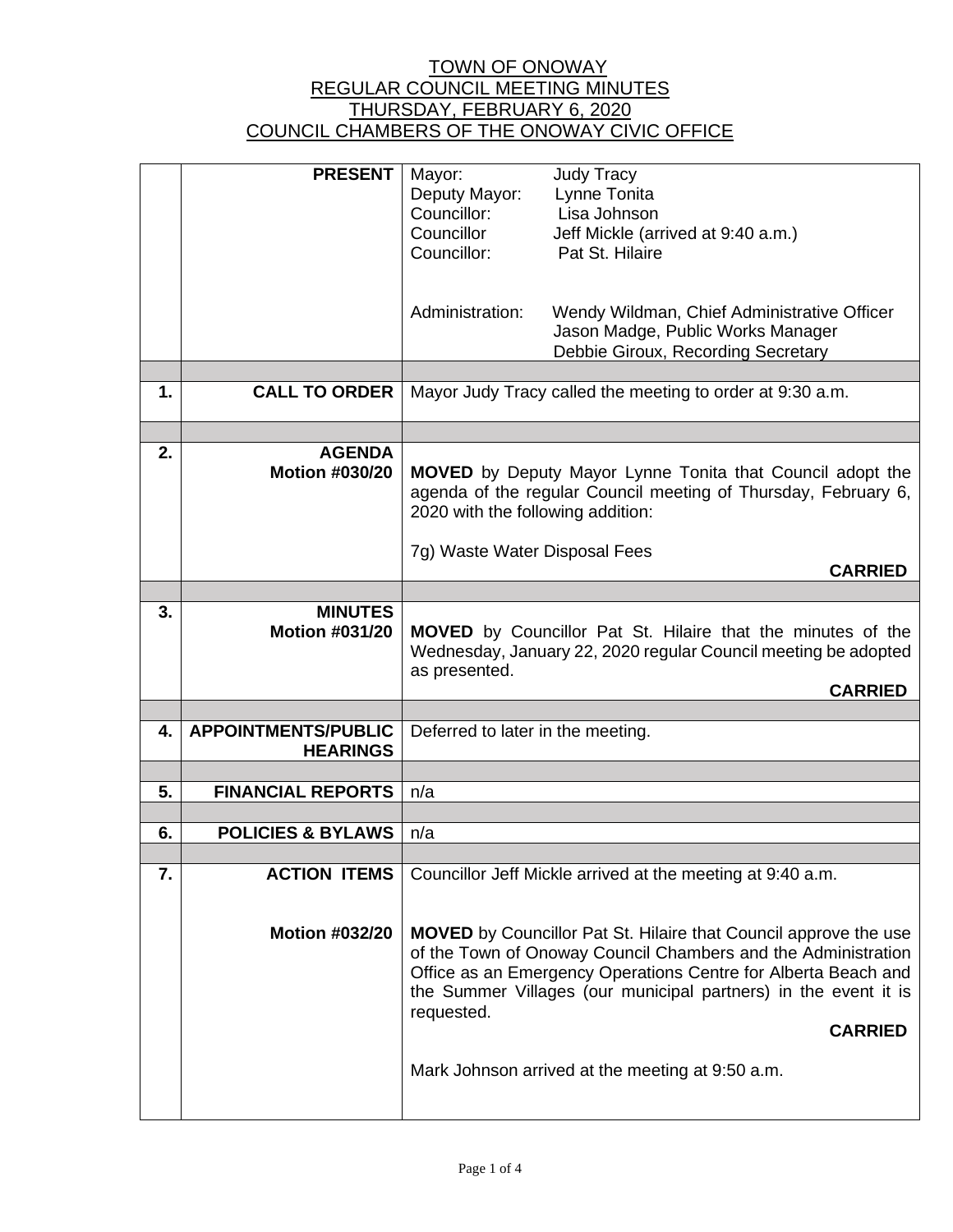|    | <b>Motion #033/20</b>                         | <b>MOVED</b> by Deputy Mayor Lynne Tonita that David Schwindt of                                                                    |
|----|-----------------------------------------------|-------------------------------------------------------------------------------------------------------------------------------------|
|    |                                               | Smoky Mountain Contracting be granted access to the Onoway                                                                          |
|    |                                               | Lagoon to dispose of 15,000-30,000 gallons of sewage per year<br>subject to the execution and submission of all required documents, |
|    |                                               | and that this be reviewed after a 6-month trial basis.                                                                              |
|    |                                               | <b>CARRIED</b>                                                                                                                      |
|    |                                               |                                                                                                                                     |
| 4. | <b>APPOINTMENTS/PUBLIC</b><br><b>HEARINGS</b> | At 10:00 a.m., Mr. Mark Johnson of Bridge to Care attended the<br>meeting to discuss the request that the Town received from Bridge |
|    |                                               | to Care to waive or reduce the amount of the invoice they received                                                                  |
|    |                                               | for a fire incident at their group home at 5236 - 49 Avenue.                                                                        |
|    |                                               | Mr. Johnson left the meeting at 10:15 a.m.                                                                                          |
|    |                                               |                                                                                                                                     |
|    | <b>Motion #034/20</b>                         | <b>MOVED</b> by Deputy Mayor Lynne Tonita that Council deny the                                                                     |
|    |                                               | request from Bridge to Care to waive or reduce Invoice #20190273.                                                                   |
|    |                                               | <b>CARRIED</b>                                                                                                                      |
|    |                                               |                                                                                                                                     |
| 7. | <b>ACTION ITEMS</b>                           |                                                                                                                                     |
|    | <b>Motion #035/20</b>                         | <b>MOVED</b> by Councillor Jeff Mickle that Council and Administration                                                              |
|    |                                               | be authorized to attend the Alberta Urban Municipalities<br>Association (AUMA) Spring Leaders' Caucus being held in                 |
|    |                                               | Edmonton from Wednesday, March 25, 2020 to Thursday, March                                                                          |
|    |                                               | 26, 2020 at a cost of \$165.00 per registration.<br><b>CARRIED</b>                                                                  |
|    |                                               |                                                                                                                                     |
|    | <b>Motion #036/20</b>                         | MOVED by Deputy Mayor Lynne Tonita that Council defer a                                                                             |
|    |                                               | decision on a vision statement, logo and slogan until after the Lac<br>Ste. Anne County/Onoway Partnership meeting scheduled for    |
|    |                                               | March with Tangent Civic, then bring this item forward to a future                                                                  |
|    |                                               | Council meeting.                                                                                                                    |
|    |                                               | <b>CARRIED</b>                                                                                                                      |
|    | <b>Motion #037/20</b>                         | <b>MOVED</b> by Councillor Pat St. Hilaire that, as per the recommended                                                             |
|    |                                               | approval by the Onoway Public Library (OPL) Board on January<br>30, 2020, the OPL Library Manager's Year End Report be              |
|    |                                               | approved for submission to the Government of Alberta.                                                                               |
|    |                                               |                                                                                                                                     |
|    |                                               | <b>CARRIED</b>                                                                                                                      |
|    | <b>Motion #038/20</b>                         | <b>MOVED</b> by Councillor Jeff Mickle that Council be authorized to                                                                |
|    |                                               | attend the Lac Ste. Anne East End Bus Society General meeting<br>on Wednesday, March 25, 2020 at the Onoway Civic Centre.           |
|    |                                               |                                                                                                                                     |
|    |                                               | <b>CARRIED</b>                                                                                                                      |
|    |                                               |                                                                                                                                     |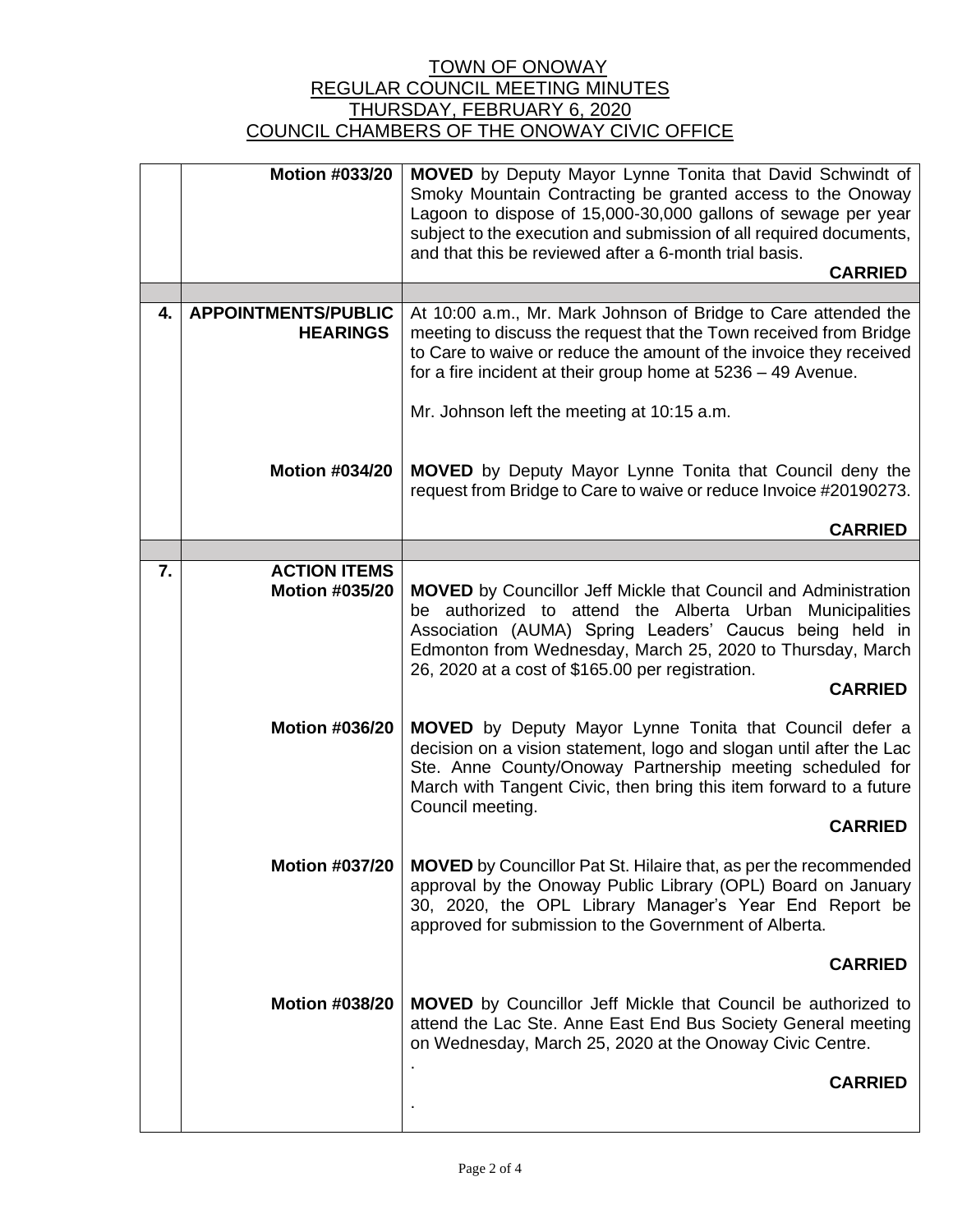|     | <b>Motion #039/20</b>                                                            | <b>MOVED</b> by Deputy Mayor Lynne Tonita that the waste water<br>disposal fee for the Town of Onoway Lagoon be increased from<br>\$30.00 to \$45.00 per load effective April 1, 2020; and that an<br>estimated rate of \$55.00 per load be effective January 1, 2021; and<br>\$65.00 per load effective January 1, 2022.<br><b>CARRIED</b>                                                                                                                                                                                                                                                                                                                              |
|-----|----------------------------------------------------------------------------------|--------------------------------------------------------------------------------------------------------------------------------------------------------------------------------------------------------------------------------------------------------------------------------------------------------------------------------------------------------------------------------------------------------------------------------------------------------------------------------------------------------------------------------------------------------------------------------------------------------------------------------------------------------------------------|
|     |                                                                                  |                                                                                                                                                                                                                                                                                                                                                                                                                                                                                                                                                                                                                                                                          |
| 9.  | <b>COUNCIL, COMMITTEE</b><br><b>&amp; STAFF REPORTS</b><br><b>Motion #040/20</b> | <b>MOVED</b> by Councillor Jeff Mickle that the verbal Council reports<br>and the written and verbal reports from the Chief Administrative<br>Officer and Public Works Manager be accepted for information as<br>presented.<br><b>CARRIED</b>                                                                                                                                                                                                                                                                                                                                                                                                                            |
|     |                                                                                  |                                                                                                                                                                                                                                                                                                                                                                                                                                                                                                                                                                                                                                                                          |
| 10. | <b>INFORMATION ITEMS</b><br><b>Motion #041/20</b>                                | <b>MOVED</b> by Councillor Lisa Johnson that Council accept the<br>following items for information as presented:<br>a) Alberta Order of Excellence - January 10, 2020 letter from<br>Chair, Andrew Sims, advising that nominations are open and<br>the deadline for submissions is Friday, February 15, 2020<br>b) CN Public Inquiry and Police Line Phone Numbers - January<br>20, 2020 Public Inquiry Line Team asking that the information<br>sheet be shared with residents<br>c) AUMA Fair Deal Panel Submission - February 2, 2020 email<br>from Fayrell Wheeler, AUMA Director, Towns West, attaching<br>the letter sent to the Fair Deal Panel<br><b>CARRIED</b> |
| 11. | <b>ADJOURNMENT</b>                                                               | As all matters on the agenda have been addressed, Mayor Judy                                                                                                                                                                                                                                                                                                                                                                                                                                                                                                                                                                                                             |
|     |                                                                                  | Tracy declared the meeting adjourned at 11:40 a.m.                                                                                                                                                                                                                                                                                                                                                                                                                                                                                                                                                                                                                       |
|     |                                                                                  |                                                                                                                                                                                                                                                                                                                                                                                                                                                                                                                                                                                                                                                                          |
| 12. | <b>UPCOMING EVENTS</b>                                                           | <b>Brownlee LLP Muni Law</b><br>February 13, 2020<br>Edmonton<br>February 20, 2020<br><b>Regular Council Meeting</b><br>$9:30$ a.m.<br>March 1-3, 2020<br><b>Rural Education Symposium</b><br>Edmonton<br><b>Regular Council Meeting</b><br>$9:30$ a.m.<br>March 5, 2020<br>March 16-28, 2020<br>RMA 2020 Spring Conf.<br>Edmonton<br><b>Regular Council Meeting</b><br>March 19, 2020<br>$9:30$ a.m.<br><b>AUMA Spring Caucus</b><br>March 25-26, 2020<br>Edmonton                                                                                                                                                                                                      |